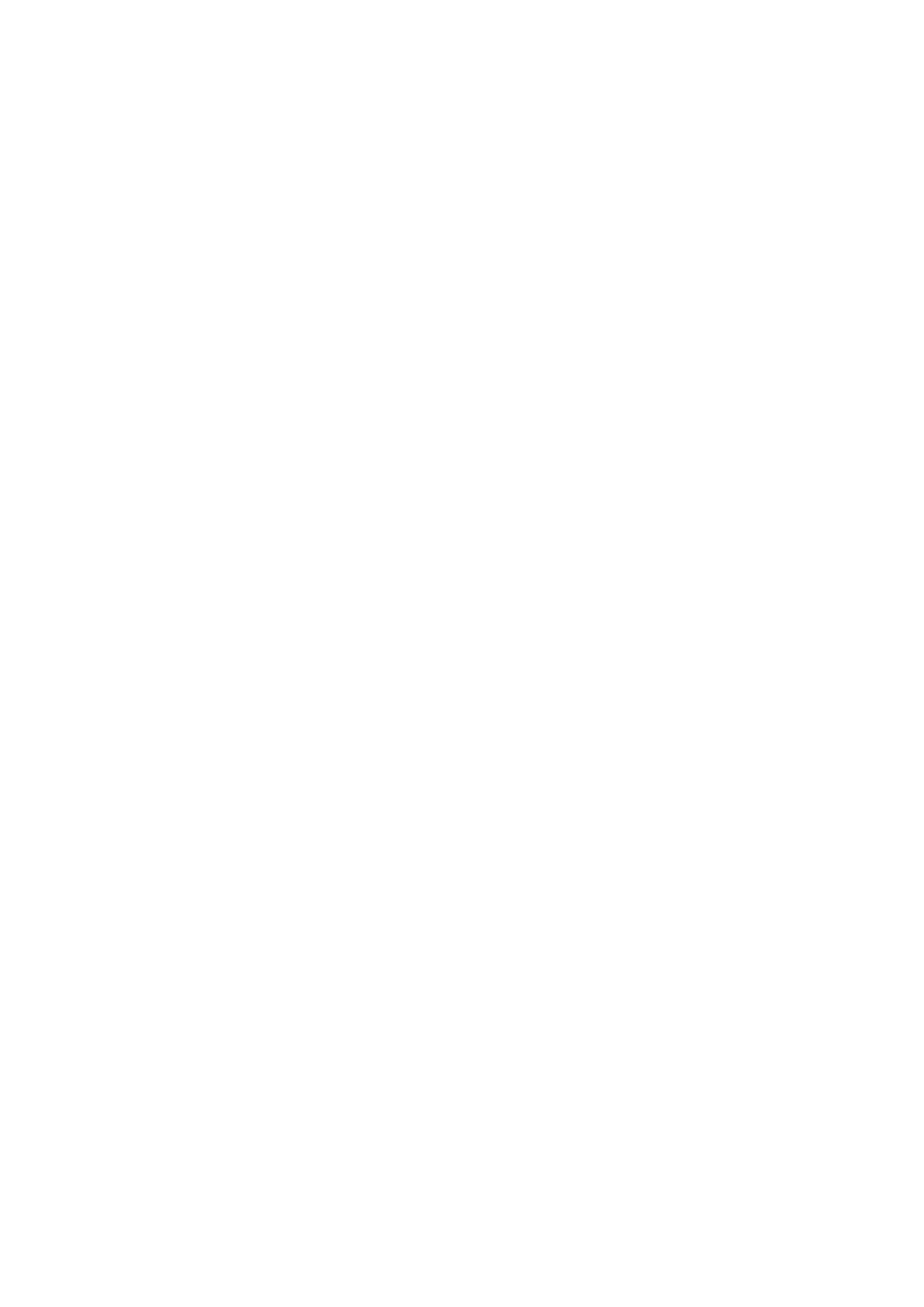## **Mail Merge Help Sheet for Microsoft Word 2010**

Mail merge is a word processing feature that allows users to personalise letters with names and addresses from a database.

The five main steps in setting up a mail-merged letter are:

- 1. Create the database with fields for the names and addresses of the people to send the letter to.
- 2. Write the letter using a word processing package and link the letter to the database.
- 3. Use a query to find a subset of relevant people and send a targeted letter to them.
- 4. Using the mail merge wizard, enter codes in the letter where the name and address of the customers should appear.
- 5. **Merge-print**, taking the data from the database and inserting it in the letters, producing one letter for each person in the subset of relevant people from the database.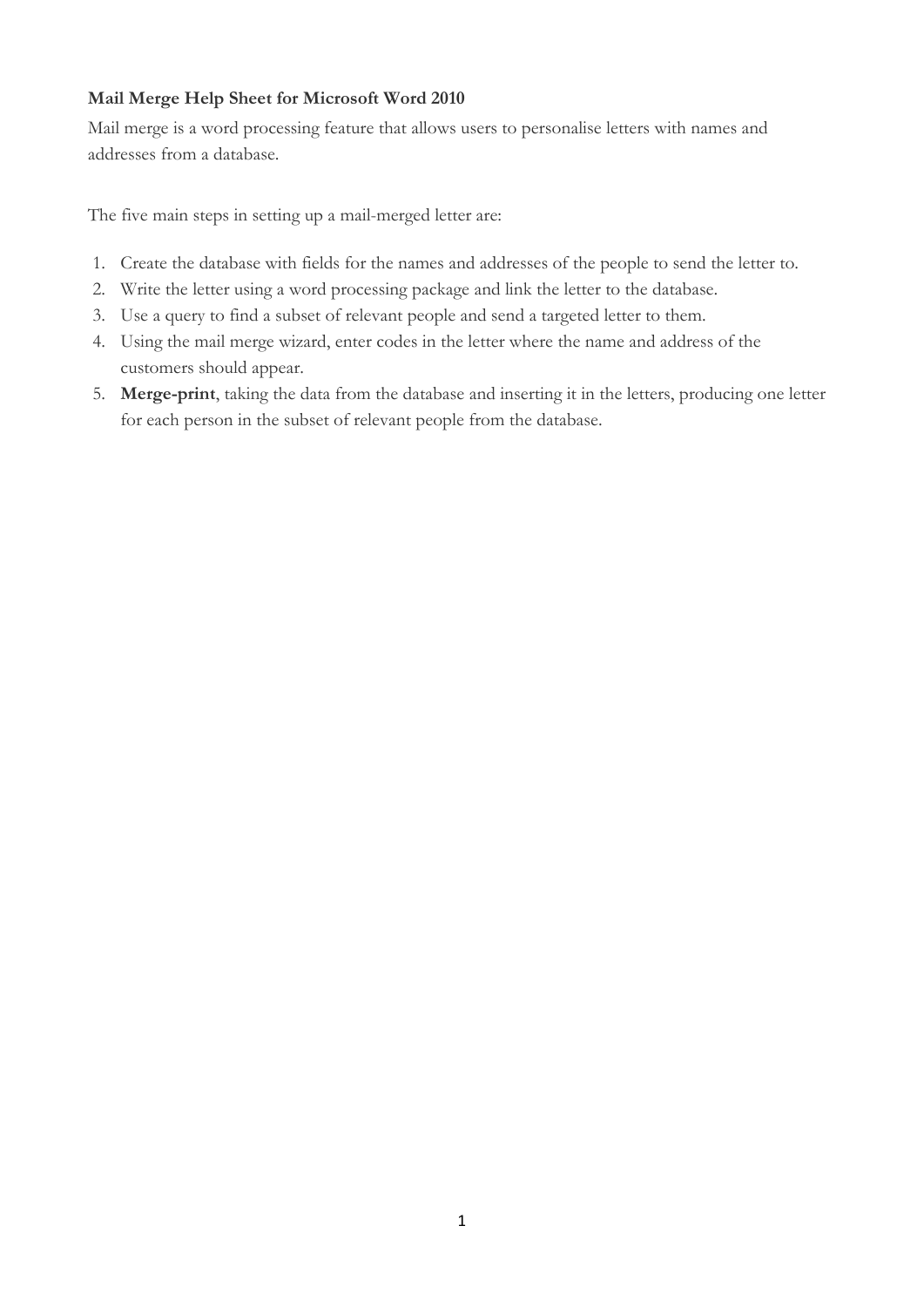### **Step by Step Guide for Letter Mail Merge in Word 2010**

- Open up **Microsoft Word**
- Click on Mailing on the tool bar
- Click on Start Mail Merge
- Select Letters as shown in screen dump below:



- Click on **Select Recipients**
- Select **Use Existing List** as shown in screen dump below:-



This will import an external source which means it will look up data form a spreadsheet or database that currently exists. The following screen will appear and you need to search for the database/spreadsheet you need to complete your mail merge. For this example I need to find the file **'mail\_merge\_database.accdb'** as shown in the screen dump below: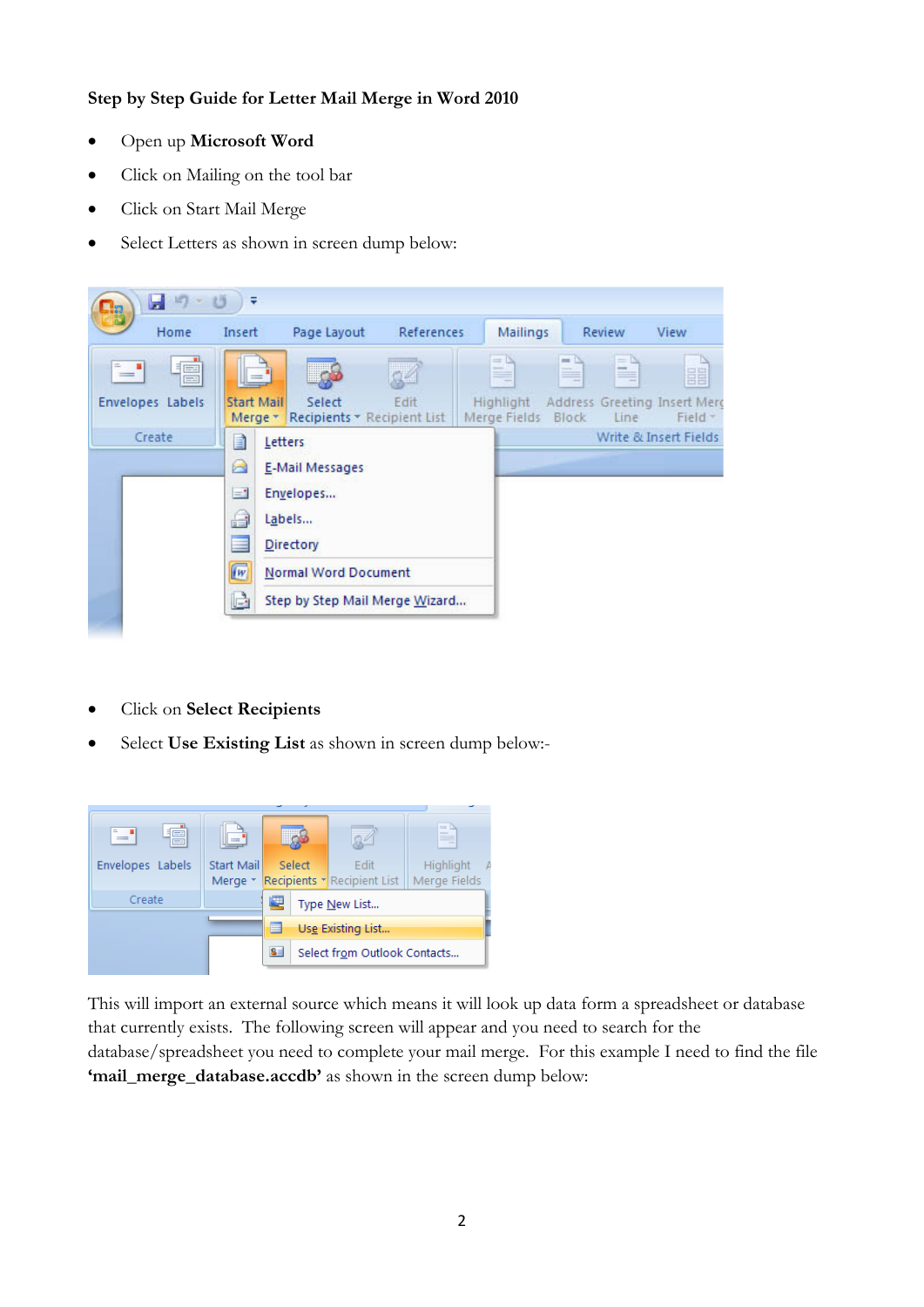

Click the file named **'mail\_merge\_database.accdb'** and the following screen will appear:-

| 40<br><b>Select Table</b> |                     |             |          |                                                |             |  |  |  |  |
|---------------------------|---------------------|-------------|----------|------------------------------------------------|-------------|--|--|--|--|
|                           | Name                | Description | Modified | Created                                        | <b>Type</b> |  |  |  |  |
|                           | <b>■ tblContact</b> |             |          | 9/23/2011 3:55:31 PM 9/30/2010 8:38:17 AM TABL |             |  |  |  |  |
|                           | <b>ED</b> tblPupil  |             |          | 9/23/2011 3:55:54 PM 9/30/2010 8:41:41 AM TABL |             |  |  |  |  |
|                           |                     |             |          |                                                |             |  |  |  |  |
|                           | ∢                   |             | Ш        |                                                |             |  |  |  |  |
|                           |                     |             |          | Cancel<br>OK                                   |             |  |  |  |  |

Select the **table**/**query** from the database or worksheet from a spreadsheet that you want to import. For this example I am looking for **Contact Table**. Select this table and click **OK.**

This will bring you back to your word document. From the tool bar select **Edit Recipient List** as shown below:

| Home             | Insert                  | Page Layout | Reference                                   |  |
|------------------|-------------------------|-------------|---------------------------------------------|--|
| $=$<br>≕         |                         |             |                                             |  |
| Envelopes Labels | <b>Start Mail</b>       | Select      | Edit<br>Merge * Recipients * Recipient List |  |
| Create           | <b>Start Mail Merge</b> |             |                                             |  |

Once this has been selected it will bring up the following box within your word document.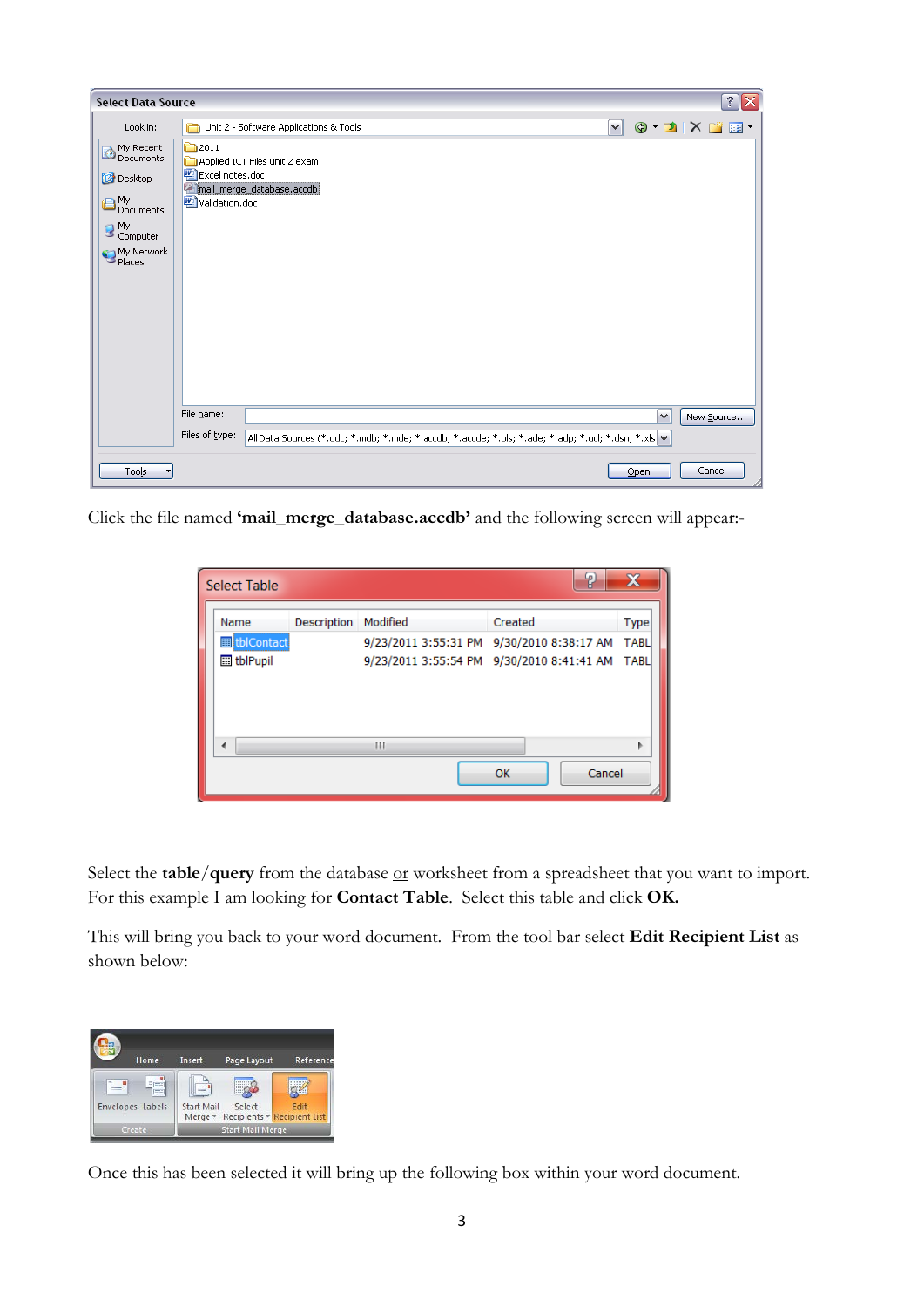| Edit<br><b>Recipient List</b><br>rge                                                                                                                                                                                                                                 | Highlight<br>Merge Fields                 | ≅<br><b>Block</b> | Address Greeting Insert Merge<br>Line<br>Write & Insert Fields | Rules *<br>晶<br>Field *              | 문급 Match Fields<br>d Update Labels    | $\mathbb N$<br><b><dabc< b="">b&gt;<br/>Preview<br/><b>Results</b></dabc<></b> | 1<br>Find Recipient<br>Auto Check for Erro<br><b>Preview Results</b> |   |  |  |  |
|----------------------------------------------------------------------------------------------------------------------------------------------------------------------------------------------------------------------------------------------------------------------|-------------------------------------------|-------------------|----------------------------------------------------------------|--------------------------------------|---------------------------------------|--------------------------------------------------------------------------------|----------------------------------------------------------------------|---|--|--|--|
|                                                                                                                                                                                                                                                                      |                                           |                   |                                                                |                                      |                                       |                                                                                |                                                                      |   |  |  |  |
|                                                                                                                                                                                                                                                                      | <b>Mail Merge Recipients</b>              |                   |                                                                |                                      |                                       |                                                                                | P<br>$\mathbf x$                                                     |   |  |  |  |
| This is the list of recipients that will be used in your merge. Use the options below to add to or change<br>your list. Use the checkboxes to add or remove recipients from the merge. When your list is ready, click<br>OK.<br>Data Source<br>Fname<br>Sname<br>DOB |                                           |                   |                                                                |                                      |                                       |                                                                                |                                                                      |   |  |  |  |
|                                                                                                                                                                                                                                                                      | Pupil and Con                             | v<br>է            | Norma                                                          | $\overline{\phantom{0}}$<br>Anderson | $\overline{\phantom{0}}$<br>6/19/1989 | Pupil No<br>9                                                                  | Year Gro A<br>12                                                     | Ξ |  |  |  |
|                                                                                                                                                                                                                                                                      | Pupil and Con                             | ▽                 | John                                                           | Anderson                             | 12/12/1990                            | 50                                                                             | 11                                                                   |   |  |  |  |
|                                                                                                                                                                                                                                                                      | Pupil and Con                             | ∣V                | Angela                                                         | <b>Boyd</b>                          | 3/1/1991                              | 18                                                                             | 10                                                                   |   |  |  |  |
|                                                                                                                                                                                                                                                                      | Pupil and Con                             | ∣V                | Laura                                                          | Boyde                                | 5/25/1991                             | 19                                                                             | 10                                                                   |   |  |  |  |
|                                                                                                                                                                                                                                                                      | Pupil and Con                             | ∣V                | Joe                                                            | Boyde                                | 5/3/1993                              | 23                                                                             | 8                                                                    |   |  |  |  |
|                                                                                                                                                                                                                                                                      | Pupil and Con                             | ∣V                | Joanne                                                         | <b>Brown</b>                         | 8/23/1992                             | 4                                                                              | 9                                                                    |   |  |  |  |
|                                                                                                                                                                                                                                                                      |                                           | ш                 |                                                                |                                      |                                       |                                                                                |                                                                      |   |  |  |  |
|                                                                                                                                                                                                                                                                      | Data Source<br>Pupil and Contact.mdb<br>A |                   |                                                                | Refine recipient list                |                                       |                                                                                |                                                                      |   |  |  |  |
|                                                                                                                                                                                                                                                                      |                                           |                   |                                                                | ∯↓ Sort                              |                                       |                                                                                |                                                                      |   |  |  |  |
|                                                                                                                                                                                                                                                                      |                                           |                   |                                                                | <b>M</b> Filter                      |                                       |                                                                                |                                                                      |   |  |  |  |
|                                                                                                                                                                                                                                                                      |                                           |                   |                                                                | Find duplicates<br>Find recipient    |                                       |                                                                                |                                                                      |   |  |  |  |
|                                                                                                                                                                                                                                                                      |                                           |                   |                                                                |                                      |                                       |                                                                                |                                                                      |   |  |  |  |
|                                                                                                                                                                                                                                                                      | Edit<br>Refresh                           |                   |                                                                | Validate addresses                   |                                       |                                                                                |                                                                      |   |  |  |  |
|                                                                                                                                                                                                                                                                      |                                           |                   |                                                                |                                      |                                       |                                                                                | OK                                                                   |   |  |  |  |

If you want the whole list to imported, click on **OK**, but at this point you can filter which data you want to import by clicking of the field titles drop down menus, you can select how you want to filter data, example only those in Year 12 or a certain date of birth range. Click **OK** when finished.

You can be very specific by clicking on the selecting field title drop down menu and selecting advanced as shown in the screen dump below: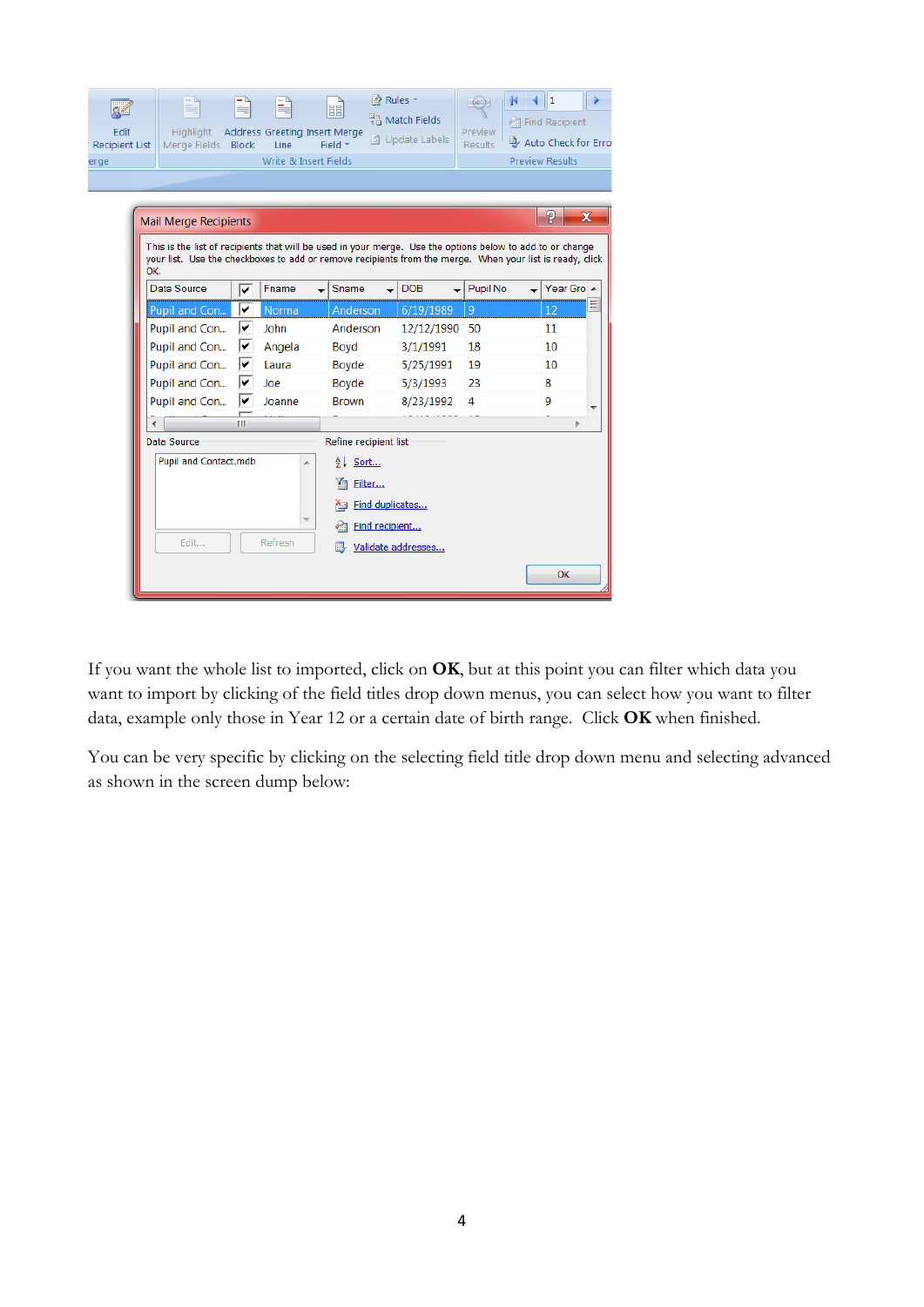| cipients                             |                                                                                                        |                                  |                    |                          |             |    |        |             |
|--------------------------------------|--------------------------------------------------------------------------------------------------------|----------------------------------|--------------------|--------------------------|-------------|----|--------|-------------|
|                                      | of recipients that will be used in your merge. Use<br>he checkboxes to add or remove recipients from t |                                  |                    |                          |             |    |        |             |
| Pupil No<br>$\overline{\phantom{0}}$ | Year Group                                                                                             | $\overline{\phantom{a}}$ Medical |                    |                          |             |    |        |             |
| $9\,$                                | $\frac{A}{Z}\downarrow$<br>Sort Ascending                                                              |                                  |                    |                          |             |    |        |             |
| 50                                   | $\frac{Z}{A}$<br>Sort Descending                                                                       |                                  |                    |                          |             |    |        |             |
| 18                                   | (AII)                                                                                                  |                                  |                    |                          |             |    |        |             |
| 19                                   | 12                                                                                                     |                                  |                    |                          |             |    |        |             |
| 23                                   | 11                                                                                                     |                                  |                    |                          |             |    |        |             |
| 4                                    | 10                                                                                                     |                                  |                    |                          |             |    |        |             |
|                                      | 8                                                                                                      |                                  |                    |                          |             |    |        |             |
| ntact.mdb                            | 9                                                                                                      |                                  |                    |                          |             |    |        |             |
|                                      | (Blanks)                                                                                               |                                  |                    |                          |             |    |        |             |
|                                      | (Nonblanks)                                                                                            |                                  |                    |                          |             |    |        |             |
|                                      | (Advanced)                                                                                             |                                  |                    |                          |             |    |        |             |
|                                      |                                                                                                        |                                  |                    |                          |             |    |        |             |
| <b>Filter and Sort</b>               |                                                                                                        |                                  |                    |                          |             |    | P      | $\mathbf x$ |
| <b>Filter Records</b>                | Sort Records                                                                                           |                                  |                    |                          |             |    |        |             |
|                                      | Field:                                                                                                 |                                  | Comparison:        |                          | Compare to: |    |        |             |
|                                      | Year Group<br>$\blacktriangledown$                                                                     |                                  | Less than or equal | $\overline{\phantom{a}}$ | 10          |    |        | ∸           |
| And<br>$\overline{\phantom{a}}$      |                                                                                                        | $\overline{\phantom{a}}$         |                    | $\overline{\phantom{a}}$ |             |    |        |             |
| $\overline{\phantom{a}}$             |                                                                                                        | $\overline{\phantom{a}}$         |                    | $\overline{\phantom{a}}$ |             |    |        |             |
| ÷                                    |                                                                                                        | $\overline{\phantom{a}}$         |                    | $\overline{\phantom{a}}$ |             |    |        |             |
| $\overline{\phantom{a}}$             |                                                                                                        | ÷                                |                    | $\overline{\phantom{a}}$ |             |    |        |             |
| $\overline{\phantom{a}}$             |                                                                                                        | $\overline{\phantom{a}}$         |                    | ÷                        |             |    |        |             |
|                                      |                                                                                                        |                                  |                    |                          |             |    |        |             |
| Clear All                            |                                                                                                        |                                  |                    |                          |             | OK | Cancel |             |

For the above you could have an advance search of only show those pupils in year groups 10 and under.

 $\overline{\phantom{a}}$ 

### Click **OK.**

This will take you back to your word document, select **Insert Merge Field** and select the field names you want and insert them in the appropriate place within your letter, as shown in the screen dump below: